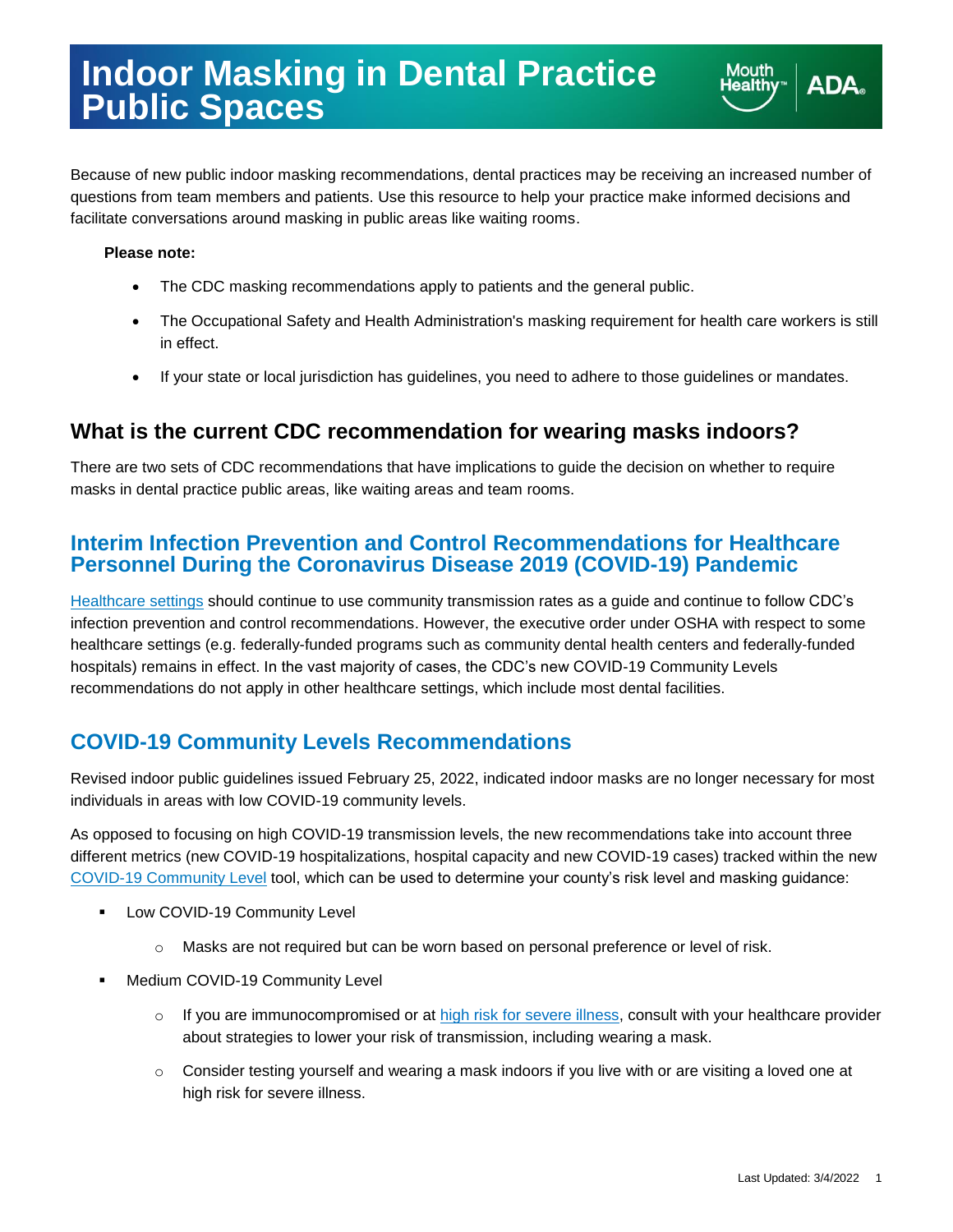

- High COVID-19 Community Level
	- $\circ$  Wear a well-fitting mask indoors in public settings, regardless of vaccination status or individual risk. Individuals who are immunocompromised or at risk for severe illness should wear a mask or respirator that provides greater protection.

No matter the community risk level, wearing a mask or respirator is still strongly recommended if you are sick with COVID-19 or you are caring for a loved one who has COVID-19. Masks are also still required on public transportation and inside transportation centers like airports or train stations.

### **What are my options as a practice owner?**

If your state or local jurisdiction has guidelines, **you need to adhere to those guidelines or mandates**.

If no state or local guidelines apply, dental practices need to decide whether they are going to align with healthcare setting guidance or community level guidance in their public areas.

- If **healthcare setting guidance** is being followed, indoor masking in all areas continues in dental offices.
- If the **COVID-19 Community Level** guidance is being followed, in low community level U.S. counties, a practice has essentially two choices: require masking in all public areas, or permit staff and patients to choose for themselves whether they will mask in common public areas. In making this decision, a number of factors might be considered, including the practice owner's risk tolerance, sensibilities of the staff and patient base, and business concerns that may be affected by the decision.
	- $\circ$  If a practice chooses to continue masking in all public areas, here are things you may consider:
		- If I continue to require masking in common areas, will my staff or patient base object (or worse, leave the practice or not consider joining)? Know your demographics and understand the potential impact your decision may have on the practice from a financial and staffing perspective.
		- What will the practice do if a patient or staff member refuses to comply? Will you allow any exceptions? Be prepared to address the issue should it arise.
	- $\circ$  If a practice chooses to go mask optional in public areas, here are things you may consider:
		- Will my staff and patient base be comfortable with my decision? Will they feel supported in choosing to continue wearing a mask while others opt not to? If they are not comfortable, might they leave the practice in favor of a practice that still requires masking?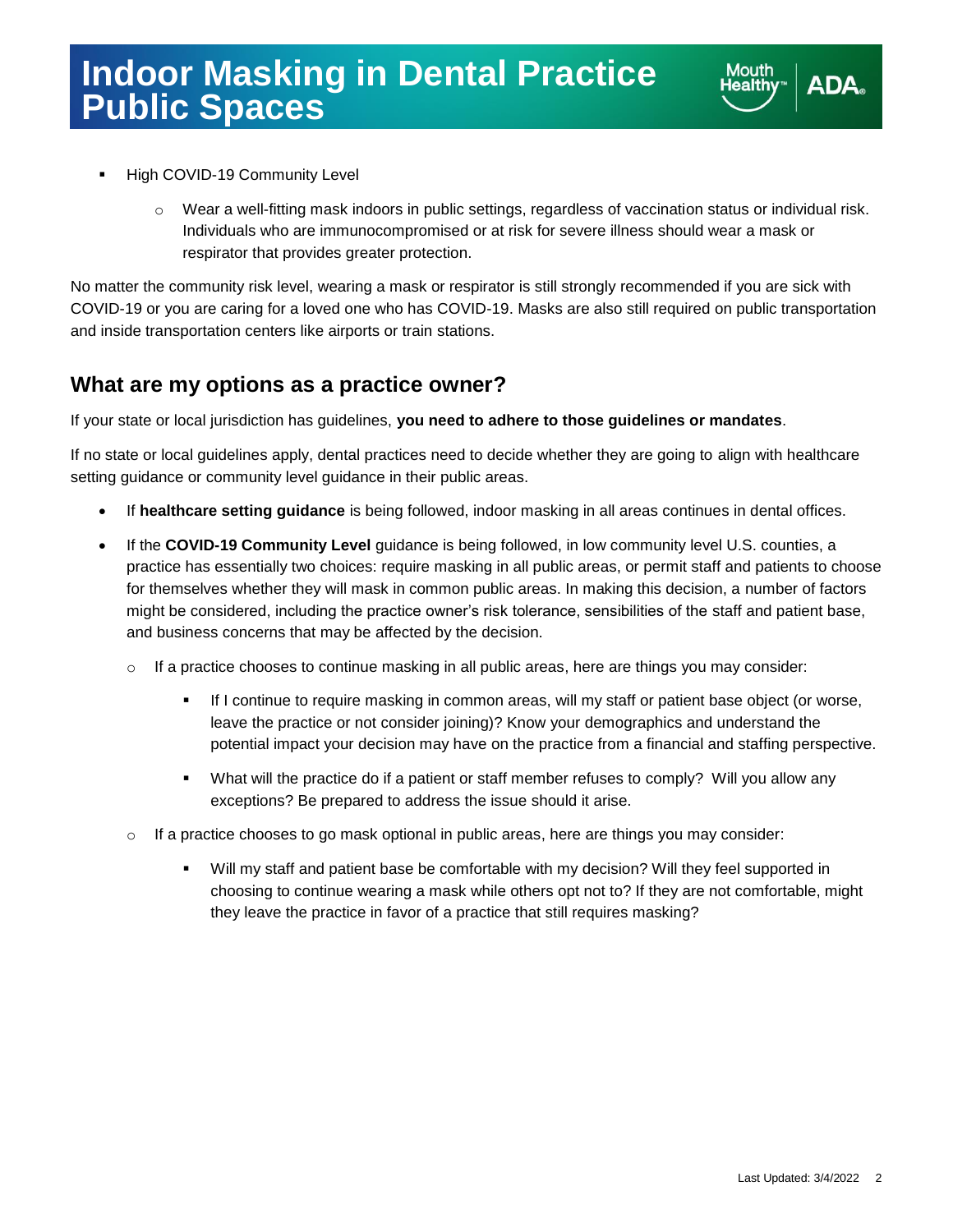# **What do I still need to follow if I choose to follow the COVID-19 Community Level guidance?**

It is important to distinguish between when masks are *required* versus when community levels are low enough to *permit* patients and staff to forego masking. Whether a practice chooses to continue requiring masking in common areas or to permit patients and staff to choose for themselves, certain requirements and legal obligations remain the same. While treating patients, staff will still be required to wear proper PPE. Likewise, low community levels do not change any obligation the practice has to abide by federal, state or local requirements masks in certain instances (e.g., some healthcare settings). The practice may still need to accommodate disabled staff members and OSHA workplace safety rules continue to apply. Negligence in rolling out a mask-optional policy remains potentially actionable, as does workers' compensation coverage for staff members who can prove they were infected in the workplace.

It's also important to understand that the CDC is not a regulatory body and does not have the power to enforce its recommendations as mandates/rules; however, other government agencies may adopt and enforce CDC recommendations, or your practice, itself, may choose to adhere to the recommendations.

## **Do front office staff need to wear masks?**

This [hazard assessment resource](https://www.ada.org/-/media/project/ada-organization/ada/ada-org/files/resources/coronavirus/covid-19-practice-resources/ada_covid-19_hazard_assessment.pdf) can help dental offices make an informed decision based on several contributing factors. OSHA's ETS is still in place, and if, for example, a team member is asked to check temperatures, there is an increased level of exposure if they are not wearing a mask. The CDC mask guidance is for the public, and practices still have a responsibility to protect healthcare facility employees.

Practices may choose not to require front office staff to wear masks in common areas unless there is a legal requirement otherwise under federal, state or local law. For example, masks are still required for FQHCs and hospitals receiving federal funds.

**Mouth** 

lealthy

**ADA**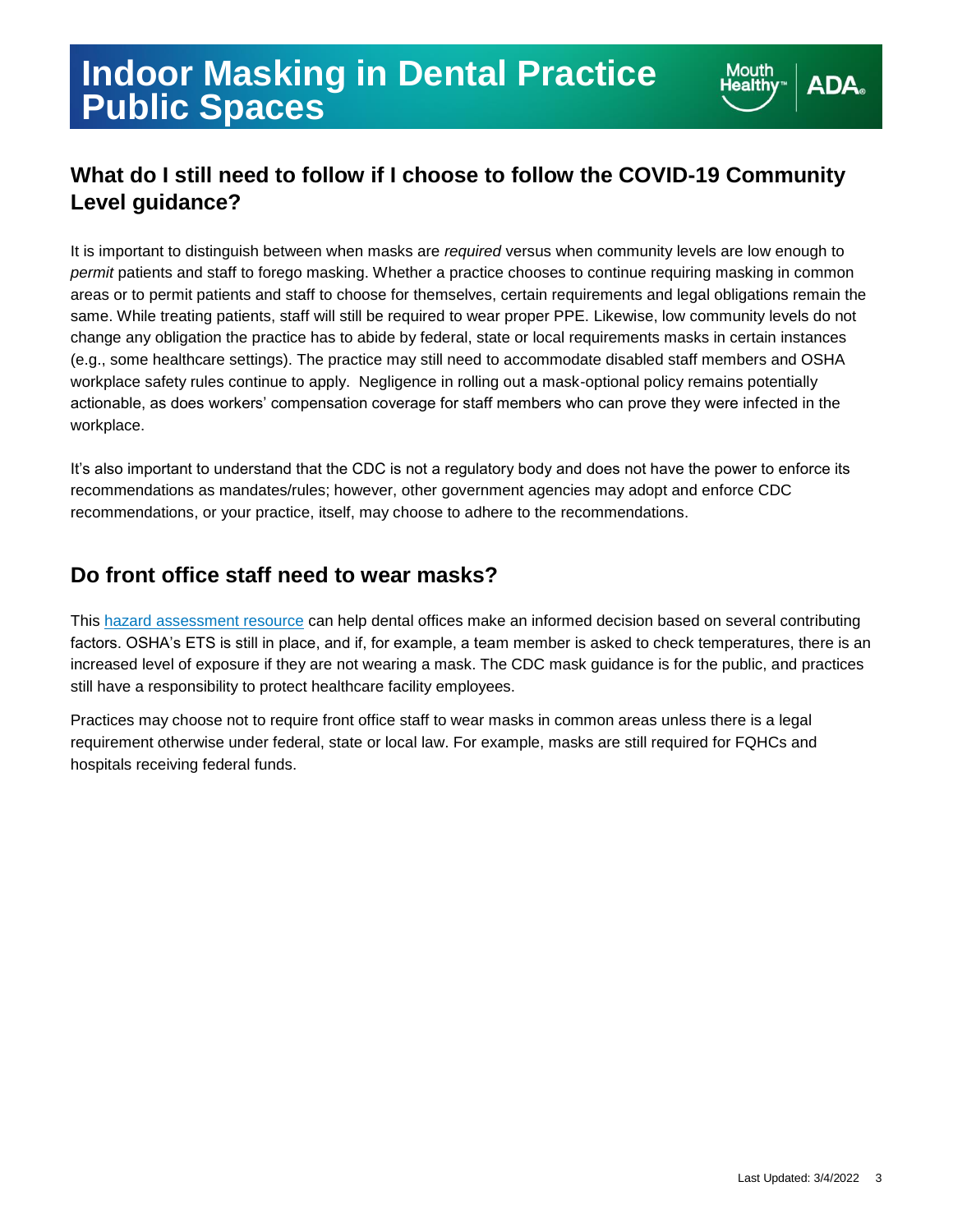# **Indoor Masking in Dental Practice Public Spaces**



## **How should I communicate about masking in public areas to my patients?**

**Emphasize your concern for their overall health.** Communicate that as health professionals, you are following strict COVID-19 protocols during all exams and procedures, regardless of which guidance you decide are applicable to the public areas of your practice. If you choose to follow the COVID-19 Community Level guidance, be clear that you are consistently monitoring levels and will adapt protocols in accordance with the level. You may want to communicate your schedule of monitoring if applicable.

**Respect that patient opinions vary, and approach the conversation with empathy.** People have various concerns around the virus, infection risk and masking in general, so it is important to listen and respect that it is not a "one-size-fits-all" conversation. As always, showing concern and respect for individual situations is essential.

**Use these resources as starting points for conversations with patients.** If you choose to continue following healthcare guidance, here are printable signs, sample text messages, phone scripts and email language to weave into your communications.

# **If following CDC healthcare guidance:**

#### **Printable Sign**

**[Download PDF](https://www.ada.org/~/media/Project/ADA%20Organization/ADA/ADA-org/Files/Resources/Coronavirus/COVID-19%20Masks/ADA_COVID_PRRC_Signs_MaskWaitingArea)** 

#### **Text message:**

*Consider adding the following to appointment reminder text messages:*

Please remember to bring a mask to your next visit. Masks are required in our waiting area, per CDC guidance for healthcare facilities.

#### **Phone script:**

*Consider adding the following information when you or your team is speaking with patients about upcoming appointments:*

Masks are required in our waiting area, per CDC guidance for healthcare facilities. We'd appreciate if you remember to bring a mask with you to your upcoming visit. Your health is our top priority, and our entire team is following strict safety protocols to reduce the risk of COVID-19 transmission.

#### **Email:**

*Consider adding the following language to emails sent from your practice:*

As we continue to adapt to the changing nature of COVID-19, our office follows the CDC's guidance for healthcare settings. This means masks are required in our waiting area, and we'd appreciate it if you remember to bring one with you to your upcoming appointment.

Your health and safety are our top priorities, and our practice will adhere to strict COVID-19 safety protocols like wearing proper personal protective equipment (including masks) and following enhanced cleaning protocols during your exam or procedure to reduce the risk of COVID-19 transmission.

Please let us know if you have any questions before or during your visit. We look forward to seeing you!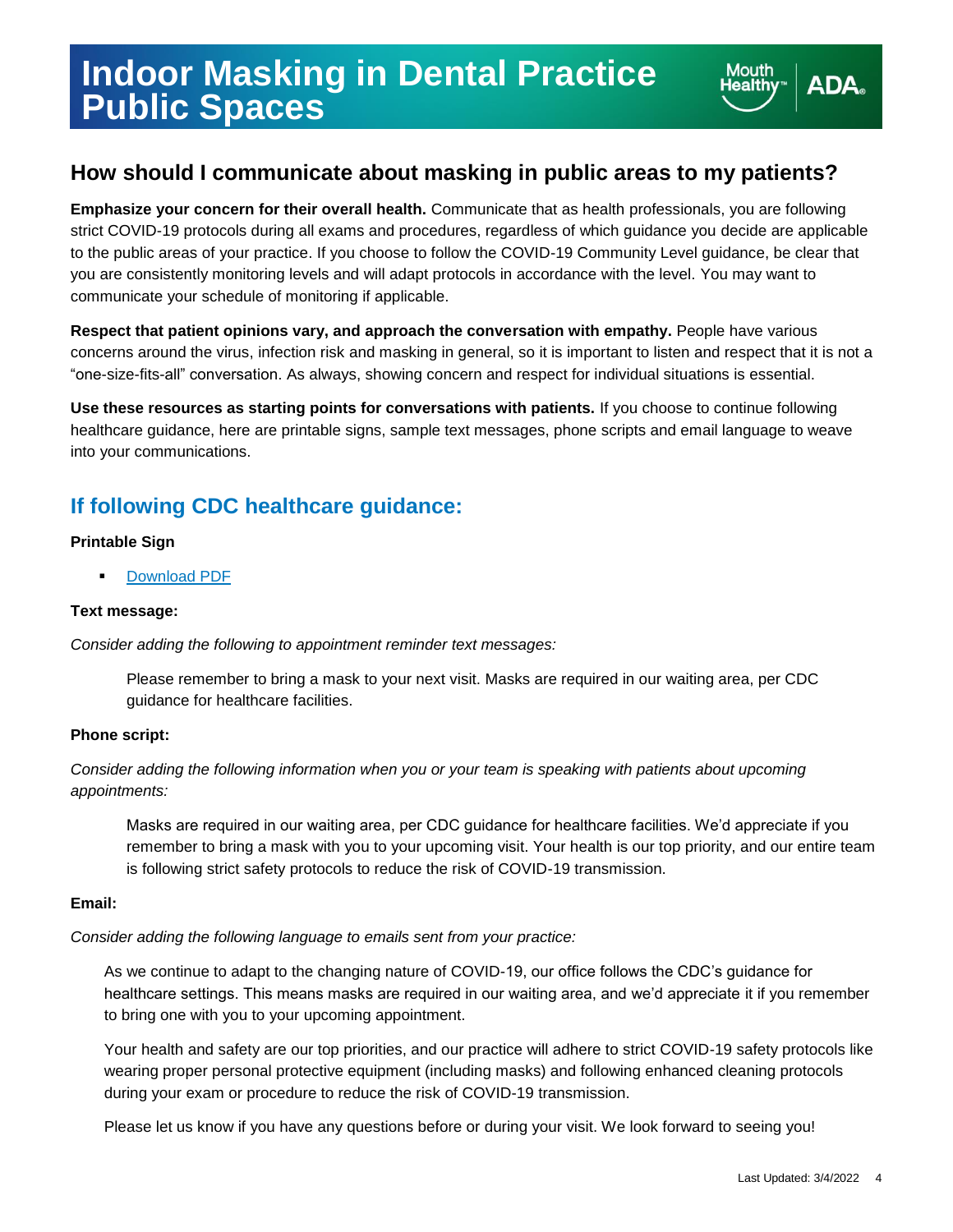# **Indoor Masking in Dental Practice Public Spaces**



# **If following CDC public indoor guidance:**

#### *Low community level:*

#### **Printable Sign:**

- [Waiting area LOW level sign \(PDF\)](https://www.ada.org/~/media/Project/ADA%20Organization/ADA/ADA-org/Files/Resources/Coronavirus/COVID-19%20Masks/ADA_COVID_PRRC_Signs_Level_Low)
- For [hallways or areas outside the waiting room](https://www.ada.org/~/media/Project/ADA%20Organization/ADA/ADA-org/Files/Resources/Coronavirus/COVID-19%20Masks/ADA_COVID_PRRC_Signs_MasksRequired) where masks need to be worn (PDF)

#### **Text message:**

#### *Consider adding the following to appointment reminder text messages:*

Because our COVID-19 Community Level is LOW, masks are welcome but not required in our waiting area, per CDC public indoor guidance. Dental team masking and other strict COVID-19 safety protocols will continue to be followed during all exams and procedures.

#### **Phone script:**

*Consider adding the following information when you or your team is speaking with patients about upcoming appointments:*

Because our CDC COVID-19 Community Level is LOW, masks are welcome but not required in our waiting area, per CDC public indoor guidance. Our dental team will continue wearing masks and following strict COVID-19 safety protocols during all exams and procedures because your health and safety are our top priorities.

#### **Email:**

#### *Consider adding the following language to emails sent from your practice:*

As we continue to adapt to the changing nature of COVID-19, our office continues to monitor the COVID-19 Community Level. Currently, our level is LOW, which means masks are welcome but not required in our waiting area, per CDC public indoor guidance. We frequently monitor our local levels and will require indoor masking in our waiting area if our local level is upgraded to HIGH.

One thing that will not change at your upcoming visit is the adherence to strict COVID-19 safety protocols during your exam or procedure. Your health and safety are our top priorities, and the dental team will continue wearing all proper personal protective equipment (including masks), following enhanced cleaning protocols and more.

Please let us know if you have any questions before or at your visit. We look forward to seeing you!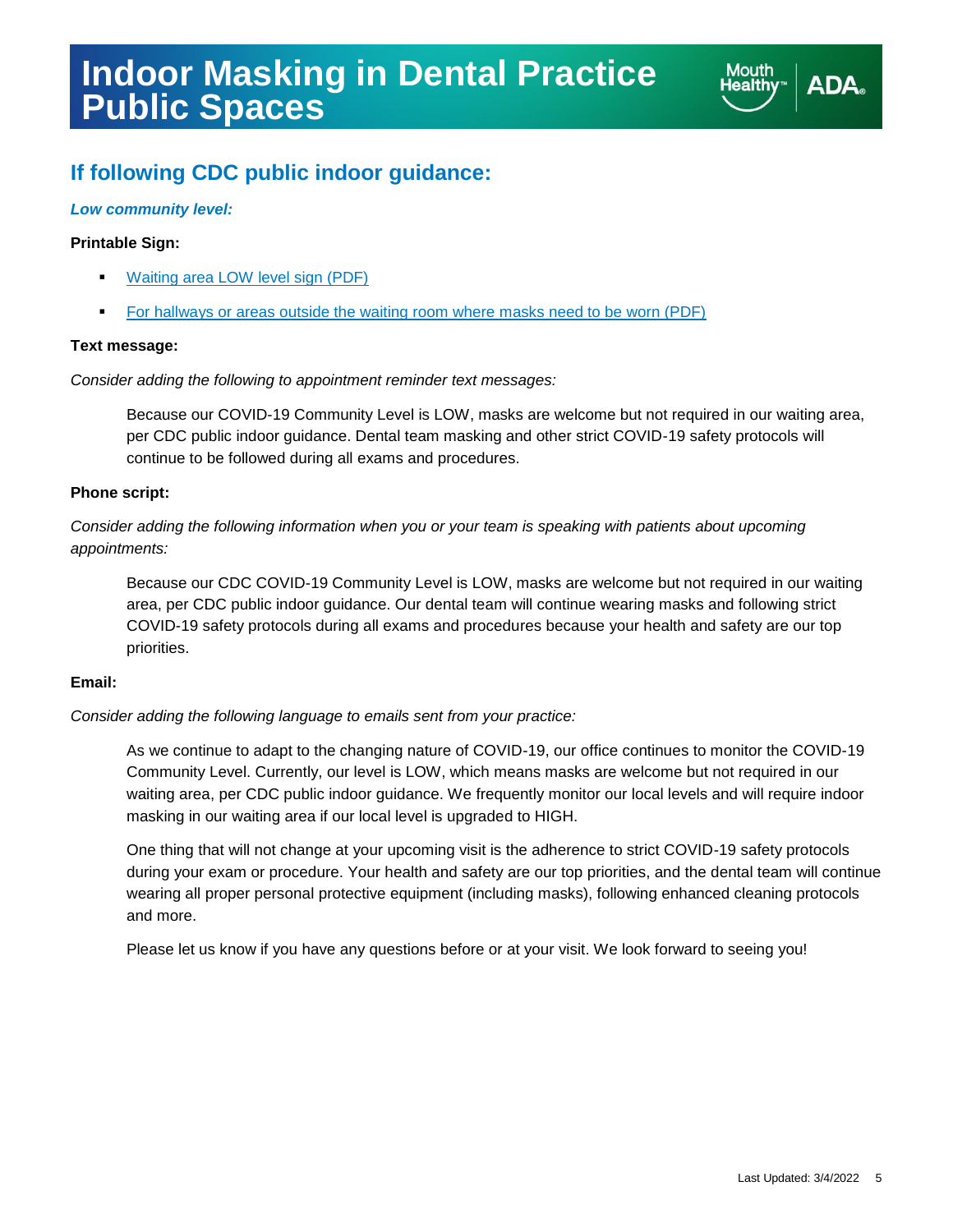

#### *Medium level:*

#### **Printable Sign:**

- **[Waiting area MEDIUM level sign](https://www.ada.org/~/media/Project/ADA%20Organization/ADA/ADA-org/Files/Resources/Coronavirus/COVID-19%20Masks/ADA_COVID_PRRC_Signs_Level_Medium) (PDF)**
- For [hallways or areas outside the waiting room](https://www.ada.org/~/media/Project/ADA%20Organization/ADA/ADA-org/Files/Resources/Coronavirus/COVID-19%20Masks/ADA_COVID_PRRC_Signs_MasksRequired) where masks need to be worn (PDF)

#### **Text message:**

*Consider adding the following to appointment reminder text messages:*

Because our CDC COVID-19 Community Level is MEDIUM, masks are encouraged in our waiting area if you or a loved one is at high risk for severe illness. Dental team masking and other strict COVID-19 safety protocols will continue to be followed during all exams and procedures.

#### **Phone script:**

*Consider adding the following information when you or your team is speaking with patients about upcoming appointments:*

Because our CDC COVID-19 Community Level is MEDIUM, masks are welcome but not required in our waiting area per CDC public indoor guidance. We do encourage you to wear one if you or a loved one is at risk for severe illness, in accordance with the CDC guidelines. Our dental team will continue wearing masks and following strict COVID-19 safety protocols during all exams and procedures because your health and safety are our top priorities.

#### **Email:**

*Consider adding the following language to emails sent from your practice:*

As we continue to adapt to the changing nature of COVID-19, our office continues to monitor the COVID-19 Community Level as part of CDC public indoor guidance. Currently, our level is MEDIUM, which means masks are welcome but not required in our waiting area. If you or a loved one are at severe risk for illness from COVID-19, we encourage you to wear a mask in all public indoor areas, including ours, per CDC guidelines. We frequently monitor our local levels and will require indoor masking in our waiting area if our local level is upgraded to HIGH.

One thing that will not change at your upcoming visit is our practice's adherence to strict COVID-19 safety protocols during your exam or procedure. Your health and safety are our top priorities, and the dental team will continue wearing all proper personal protective equipment (including masks), following enhanced cleaning protocols, and more.

Please let us know if you have any questions before or at your visit. We look forward to seeing you!